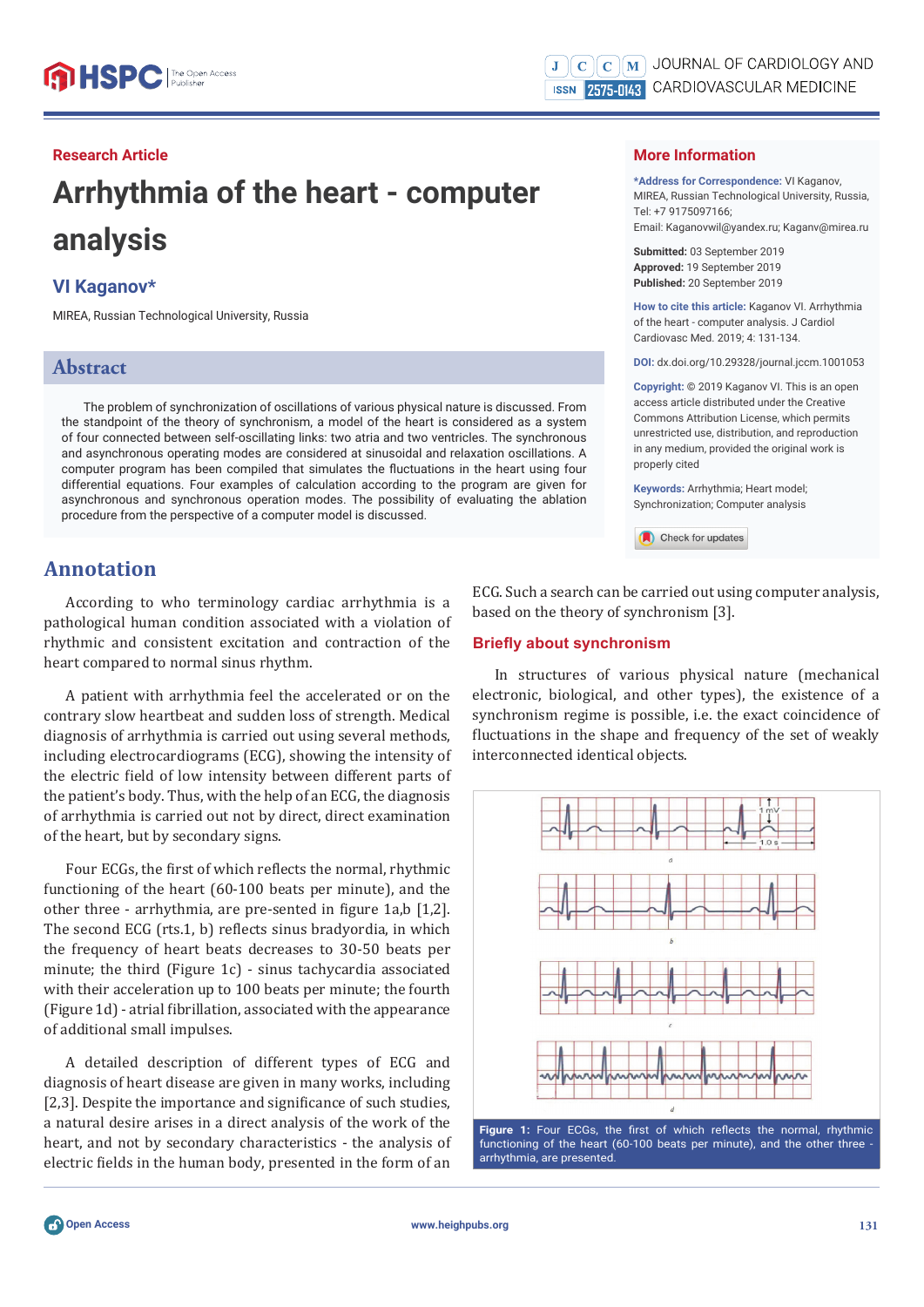

So, for example, the pendulums of a group of watches placed on a common wall made of a material transmitting vibrations begin to oscillate absolutely precisely. This phenomenon, called synchronization of vibrations, was first discovered by the Dutch physicist Christian Huygens in the middle of the seventeenth century.

So, synchronization is a physical phenomenon, consisting in the exact coincidence of the vibrations of a group of interconnected objects. The human heart also obeys the synchronization law, in which two atria (right and left) and two ventricles (Figure 2a) [4,5], connected between themselves, are constantly and continuously reduced in a single rhythm.

Violation of the synchronous oscillation of these links leads to many internal serious human diseases, united by the common name cardiac arrhythmia [5,6].

Without offering new recommendations for the fight against cardiac arrhythmia, we will consider this phenomenon from the standpoint of mathematics, which will probably allow us to more deeply comprehend the existing methods of treating this human disease.

The basis of mathematical analysis is the following:

- Four organs of the heart that perform rhythmic vibrations are represented as a combination of four self-oscillating links (Figure 2b),
- Connected between these links, carried out by the conductive layer of the myocardium and vessels, is estimated using some coefficients.
- The whole model is described using the following four differential equations (1).

$$
\frac{d^2 u_1}{d\tau^2} - \mathbf{i}_1 \left[ 1 + a_1 u_1 - (b_1)^2 (u_1)^2 \right] \frac{d_1}{d\theta} - q_1 u_1 + k_2 u_2 + k_3 u_3 + k_4 u_4 = 0,
$$
  

$$
\frac{d^2 u_2}{d\tau^2} - \mathbf{i}_2 \left[ 1 + a_2 u_2 - b_2 (u_2)^2 \right] \frac{d_2}{d\theta} - q_2 u_2 + k_1 u_1 + k_3 u_3 + k_4 u_4 = 0,
$$
  

$$
\frac{d^2 u_3}{d\tau^2} - \mathbf{i}_3 \left[ 1 + a_3 u_3 - (b_3)^2 (u_3)^2 \right] \frac{d_3}{d\theta} - q_3 u_3 + k_1 u_1 + k_2 u_2 + k_4 u_4 = 0,
$$
  

$$
\frac{d^2 u_4}{d\tau^2} - \mathbf{i}_4 \left[ 1 + a_4 u_4 - (b_4)^2 (u_4)^2 \right] \frac{d_4}{d\theta} - q_4 u_4 + k_1 u_1 + k_2 u_2 + k_3 u_3 = 0,
$$

where a1 - a4, b1 - b4 parameters that affect the amplitude and time of establishment of self-oscillations,  $\mathbf{k}_{\scriptscriptstyle{1}}$  -  $\mathbf{k}_{\scriptscriptstyle{12}}$  are the coupling coefficients between the links;

τ = ωt is the oscillation phase, ω = 2π/t = 2π f is the circular frequency of the self-oscillations of the link, T is the period of these oscillations in seconds,  $f = 1/T$  is the oscillation frequency in hertz;



q1 - q4 are the coefficients that determine the ratio of the frequency of natural vibrations of each link to the frequency of synchronous vibrations,

 $μ1-μ4$  are parameters that determine the shape of the vibrations (for  $\mu$  <1, the vibrations are close to sinusoidal, and for μ> 3 to relaxation).

Note that in a healthy person and  $f = 1 - 1.66$  Hz, which corresponds to 60-100 beats per minute. Outside the zone of the indicated values, arrhythmia may occur. In the examples considered below, the following parameter values are taken as the basis of the normal heart function:  $T0 = 1s$  and  $f = 1 Hz$ .

We present the results of the calculation according to the program with several characteristic examples related to cardiac arrhythmias. In all examples, the functions  $U1(x)$ , U2 (x), U3 (x), U4 (x) determine the vibrations of each of the links heart, and the function UВ (x) is the sum of the four given oscillations.

#### **Example 1**

One of the self-oscillating links of the heart falls out of synchronism due to the equality to zero, the related coupling coefficients  $k = 0$ . Moreover, the frequency of natural vibrations of such a link is significantly different from the other three. In view of the above, we take:  $q1 = 1.2$ ;  $q2 = 1.2$ ;  $q3 = 1.2$  and  $q4 = 10$  (for the defective link). The calculation results for the program of graphs are shown in figure 3.

#### **Example 2**

Two links and four drop out of synchronism mode. The natural frequency of these links is significantly different from the other two x. In view of the above, we accept: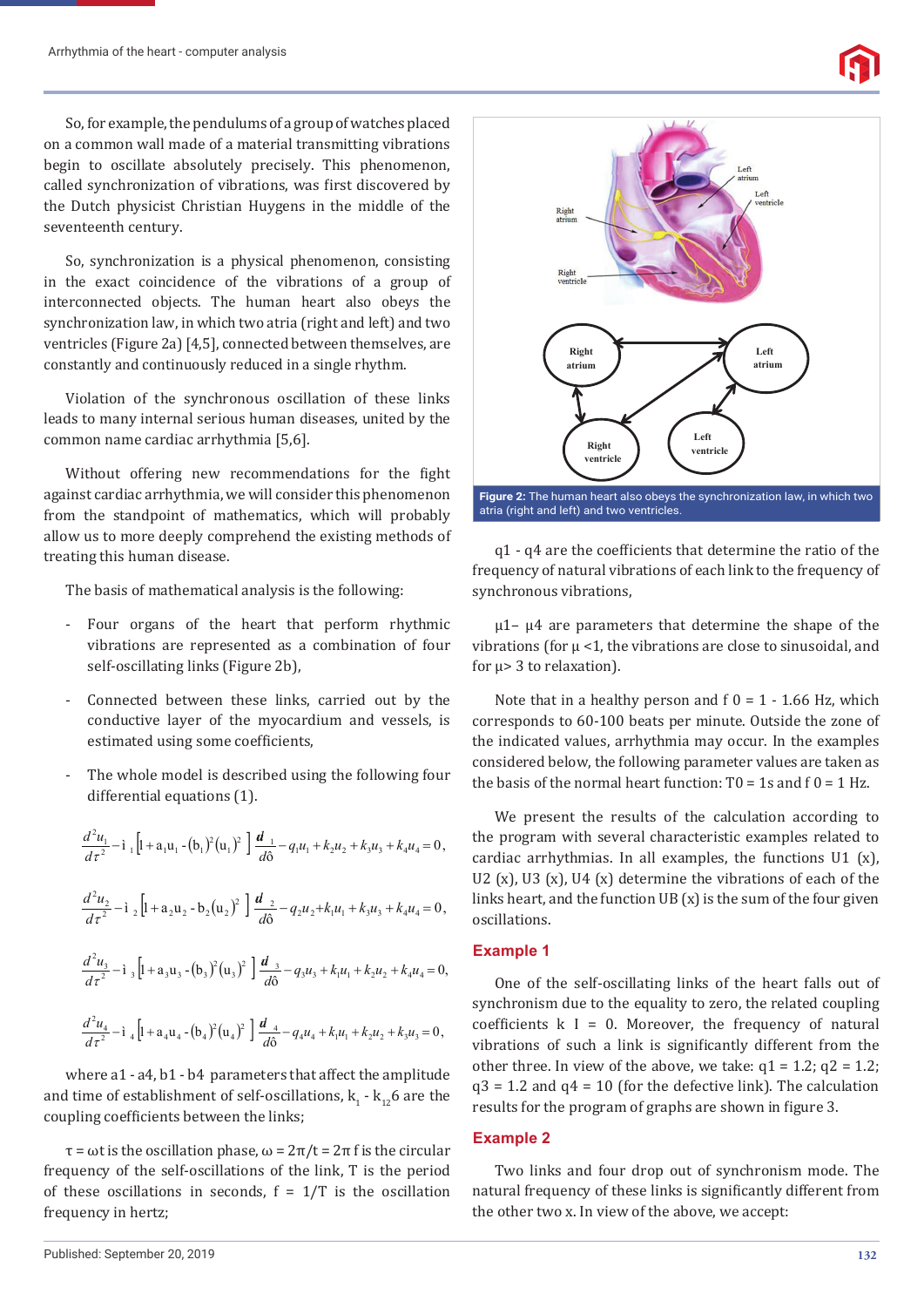



 $q1 = 1.2$ ;  $q2 = 1.2$  and  $q3 = 6$ ;  $q4 = 10$  (defective links). The calculation results for the program of graphs are shown in figure 4.

#### **Example 3**

All links and connections between them have no defects, as a result of which a normal synchronism mode is established in the heart, which means fluctuations of all links in a single rhythm and normal heart function. An example of such identical oscillations and their sums is shown in figure 5.

#### **Example 4**

Oscillations of all links are different from sinusoidal and are relaxing in nature. The values of the parameters  $\mu$ i > 3 correspond to this case. Graphs of the oscillations of the links and their sum at  $\mu$ i = 10 are shown in figure 6.

Note that on all the graphs along the abscissa axis the phase of oscillations  $x = \omega t$  is plotted, where the circular frequency  $\omega = 2\pi/T$ , T is the period of these oscillations. A healthy heart has  $T = 0.7 - 1$  s, which corresponds to 60-90 beats per minute. According to the given relation in the constructed graphs, knowing the period of oscillations T, it is easy to switch from phase to time.

We give one of the possible interpretations of the considered examples of computer analysis. Referring to the procedure "ablation" [6]. As you know, ablation consists in exposure to tissue proteins and rejection of part of the cells in the structure of the heart through radio-frequency or laser radiation. From the perspective of the model under consideration, this procedure can be interpreted as the establishment of the